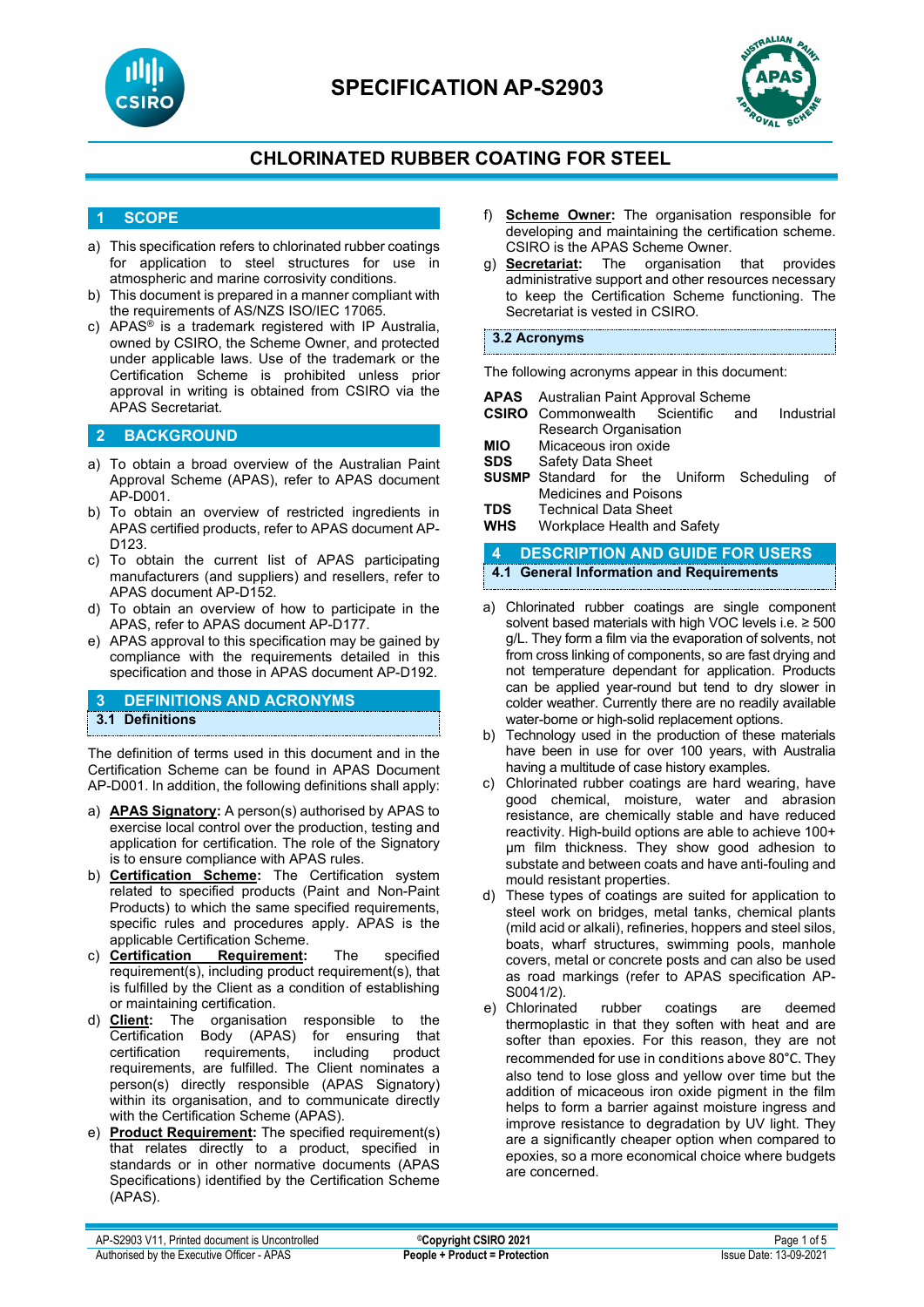

### **CHLORINATED RUBBER COATING FOR STEEL**

- f) High build products tend to be harder to apply and can suffers from blisters and poor adhesion if application conditions are not correct i.e., dry surfaces, away from direct sunlight, in ambient conditions etc. Their use is not recommended if they are to come into contact with solvents and oils.
- g) Chlorinated rubber paints tend to be applied over a primer such as an inorganic zinc silicate, catalysed organic zinc rich, two-pack epoxy or an etch primer. They are used as a high-build, single or multi-coat finish, as an intermediate coating for under a chlorinated rubber topcoat or as a gloss finish coat over high-build or other intermediate coats.
- h) The manufacturer's TDS should confirm that the exposure conditions to which the coating system is to be exposed is within the capabilities of that system.
- i) Where surface preparation is likely to be marginal and surface tolerant coatings are required, reference should be made to APAS specification AP-S0156.

#### **4.2 Sub-Classes**

- a) This specification, in line with AS/NZS 3750.11, incorporates the following sub-classes:
	- i. **2903/1**: High-build pigmented chlorinated rubber paint (Type 1)
	- ii. **2903/2**: High-build chlorinated rubber paint containing ≥ 90% micaceous iron oxide (Type 2)
	- iii. **2903/3**: Low-build pigmented chlorinated rubber paint, gloss (Type 3)

**4.3 Basis of this Specification**

- a) This specification is based on AS/NZS 3750.11 with the following modifications:
	- i. Thinner compatibility
	- ii. Viscosity
	- iii. Increase in exterior durability testing from 48 to 72 months
	- iv. VOC Content
- b) Paints approved under this specification **do not** correspond to any Paint Reference Numbers (PRN) of AS/NZS 2311 or AS 2312.1.
- c) Paints of sub-classes 2903/1 and 2903/2 correspond with  $2^{nd}$  and  $3^{rd}$  coat components of System Designation CLR3 within Table C1 of AS 2312.1.

#### **5 REFERENCED DOCUMENTS**

- a) The following standards are referenced in this document:
	- i. **AS/NZS 1580** Paints and related materials: Methods of test
	- ii. **AS/NZS ISO/IEC 17065** Conformity assessment: Requirements for bodies certifying products, processes and services
	- iii. **AS/NZS 2311**  Guide to the painting of buildings
	- iv. **AS 2312.1** Guide to the protection of structural steel against atmospheric corrosion by the use of protective coatings – Part 1: Paint Coatings
- v. **AS 2855**  Paints and related materials Micaceous iron oxide
- vi. **AS/NZS 3750.11** Paints for steel structures Part 11: Chlorinated rubber – High-build and gloss

These documents may be purchased through the Reference Standards Australia website: <https://www.standards.org.au/>

vii. **The Poisons Standard June 2021**: Standard for the Uniform Scheduling of Medicines and Poisons (SUSMP) No. 33, Part 2: Control on Medicines and Poisons, Section Seven / Appendix I Paint or Tinters

This document is available from the Australian Government Federal Register of Legislation web site at: <https://www.legislation.gov.au/Details/F2021L00650>

- b) The following documents were utilised in the creation of this document:
	- i. Birkenhead, T.F. (1969), *Advantages of chlorinated rubber paints*, Anti-corrosion Methods and Materials, Vol. 16 No. 10 pp. 24-26
	- ii. Stoye, D & Freitag, W. (1998), *Paints, Coatings and Solvents*, Second Completely Revised Addition
- c) The following APAS documents are referenced in this document:
	- AP-D001 Rules Governing How APAS<sup>®</sup> **Operates**
	- ii. AP-D123 Restrictions on Ingredients in Product Formulations
	- iii. AP-D152 APAS® Participating Manufacturers and Resellers
	- iv. AP-D177 Rules Governing How Product Manufacturers participate in APAS®
	- v. AP-D181 Volatile Organic Compounds (VOC) Limits
	- vi. AP-D192 Rules Governing APAS® Product Certification Scheme
	- vii. AP-S0041/2 Pavement Marking Material Solvent-Borne Paint
	- viii. AP-S0156 Epoxy Mastic High Build Two-Pack Coating for Rusted Steel

All APAS documents are available for download from the APAS website: <https://vs.csiro.au/apas/documents/>

## **6 COMPOSITIONAL REQUIREMENTS 6.1 Binder**

- a) The binder typically consists of a natural or synthetic rubber reacted with chlorine to give nominal chlorine content of 65% by mass with  $\leq$  5% modifying resin.
- b) The binder is chosen to impart the properties detailed in clause 8, Table 1 below.

**6.2 Volatiles**

- a) The volatile component is typically comprised of hydrocarbon solvents.
- b) For VOC content restrictions, refer to APAS document AP-D181.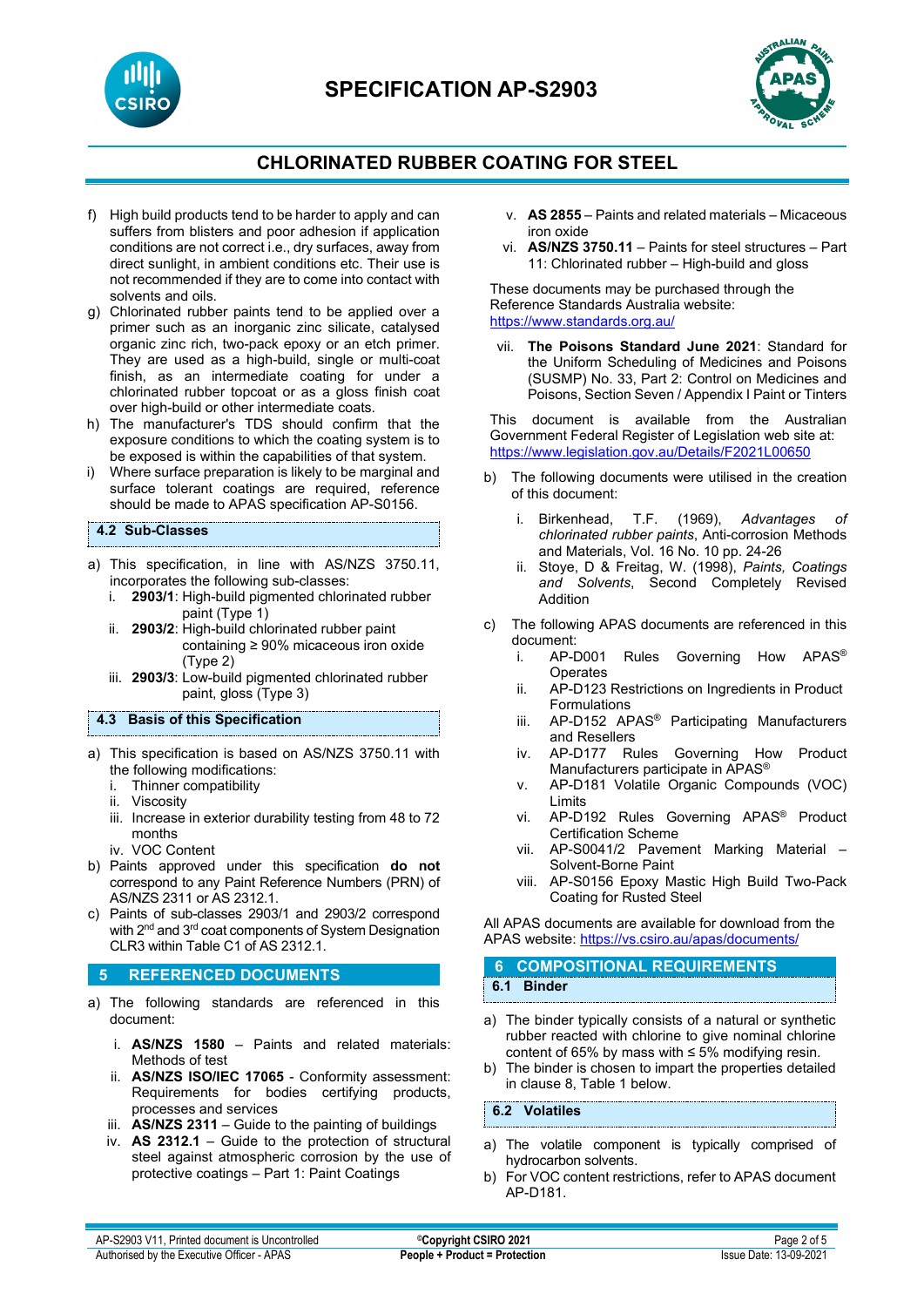



### **CHLORINATED RUBBER COATING FOR STEEL**

#### **6.3 Pigmentation**

- a) The pigmentation shall be chosen to impart the properties detailed in clause 8, Table 1 below.
- b) Micaceous iron oxide (MIO) present in sub-class AP-S2903/2 paints must retain its laminar form and comply with AS 2855.

#### **6.4 Colour**

- a) Products approved under sub-classes AP-S2903/1 and AP-S2903/3 of this specification are normally available in a wide range of colours.
- b) Products approved under sub-class AP-S2903/2 of this specification are normally available in a limited number of colours i.e., grey.
- c) Refer to the manufacturers Product Data Sheet (PDS) or Technical Data Sheet (TDS) for the full range of colours available.
- d) Where the decorative properties of these coatings are considered important, it is crucial that the appearance of the coating be maintained essentially throughout the life of the coating. Therefore, before other colours are used, purchasers should obtain the manufacturer's written assurance that the selected colour will have acceptable colour stability for the intended purpose.

#### **7 PRODUCT APPROVAL REQUIREMENTS 7.1 General Requirements**

a) The product and its application for approval shall comply with the relevant requirements of this specification and of APAS document AP-D192 during the life of the approval.

#### **7.2 Technical Requirements**

- a) The product shall comply with **all** the requirements of clause 8, Table 1 below.
- b) Subject to compliance with all the requirements of this specification, the Level of Approval (Class I or Class II) appropriate to the application shall be given to the system.

#### **7.3 Health and Safety Requirements**

- a) The manufacturer's Safety Data Sheet (SDS) must be studied closely prior to using the product and complied with during use of the product.
- b) As products covered by this specification typically contain hydrocarbon solvents, the paint is considered flammable and should be stored away from all sources of heat or ignition.
- c) Containers should be resealed immediately after use and good ventilation provided during use to minimise the risk of fire or explosion and the long-term toxic effects of absorption of the vapour into the lungs.
- d) Care should be taken to avoid contact with the skin by the use of protective clothing and barrier cream. All pumping equipment should be adequately earthed. A full-face air fed respirator should be used when spraying.
- e) Products intended for sale in Australia shall comply with all the requirements of the SUSMP. Products intended for sale in other countries shall comply with all local WHS and environmental requirements.
- f) The product shall comply with all requirements of clause 6.3 and 6.4 of APAS document AP-D192.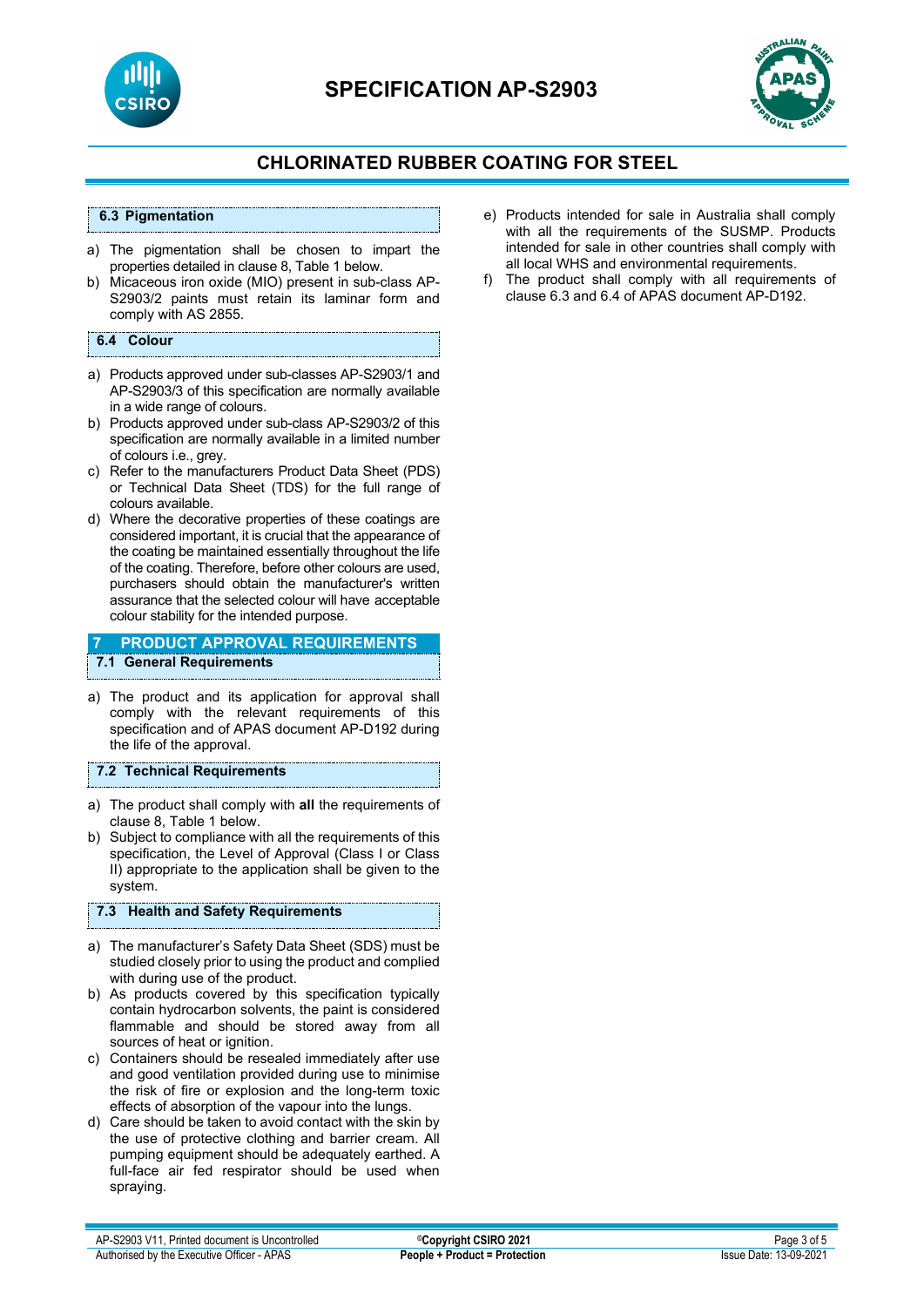



## **CHLORINATED RUBBER COATING FOR STEEL**

### **8 TABLE 1: PERFORMANCE PROPERTIES**

| <b>TEST</b>                      | <b>AS/NZS</b><br>1580<br><b>METHOD</b> | <b>REQUIREMENTS</b>                                                                                                                                                                                                                                                     |  |
|----------------------------------|----------------------------------------|-------------------------------------------------------------------------------------------------------------------------------------------------------------------------------------------------------------------------------------------------------------------------|--|
| <b>General Requirements</b>      | <b>AS/NZS</b><br>3750.11               | Shall comply with all the requirements of the following clauses (except<br>as amended below):<br>2.3 Test Conditions.<br>2.4 Liquid Paint.<br>$\bullet$<br>2.5 Application Properties.<br>$\bullet$<br>2.6 Applied Film.<br>$\bullet$<br>All results shall be reported. |  |
| Thinning or Mixing Properties    | 208.1                                  | Using 10% of manufacturers recommended thinner, there shall be no<br>signs of incompatibility.                                                                                                                                                                          |  |
| Viscosity                        | 214.x                                  | State AS/NZS 1580.214 test method and record results.                                                                                                                                                                                                                   |  |
| Resistance to Natural Weathering | 457.1 (Cat 1)                          | After 72 months exposure at all three exterior atmospheric exposure<br>sites (listed in APAS document AP-D192, clause 12), the coating shall<br>show no integrity failure i.e., at the end of 6 years, the ratings shall be:                                            |  |
|                                  | 481.1.7                                | 0<br>Checking                                                                                                                                                                                                                                                           |  |
|                                  | 481.1.8                                | Cracking<br>0                                                                                                                                                                                                                                                           |  |
|                                  | 481.1.9                                | <b>Blistering</b><br>0                                                                                                                                                                                                                                                  |  |
|                                  | 481.1.10                               | Flaking and Peeling<br>0                                                                                                                                                                                                                                                |  |
|                                  | 481.3                                  | Corrosion<br>0                                                                                                                                                                                                                                                          |  |
| <b>VOC Content</b>               | <b>APAS</b><br>AP-D181                 | Refer to APAS document AP-D181 for method and limits.<br>If the APAS specification is not listed on AP-D181, a declaration of<br>VOC content is still required.                                                                                                         |  |